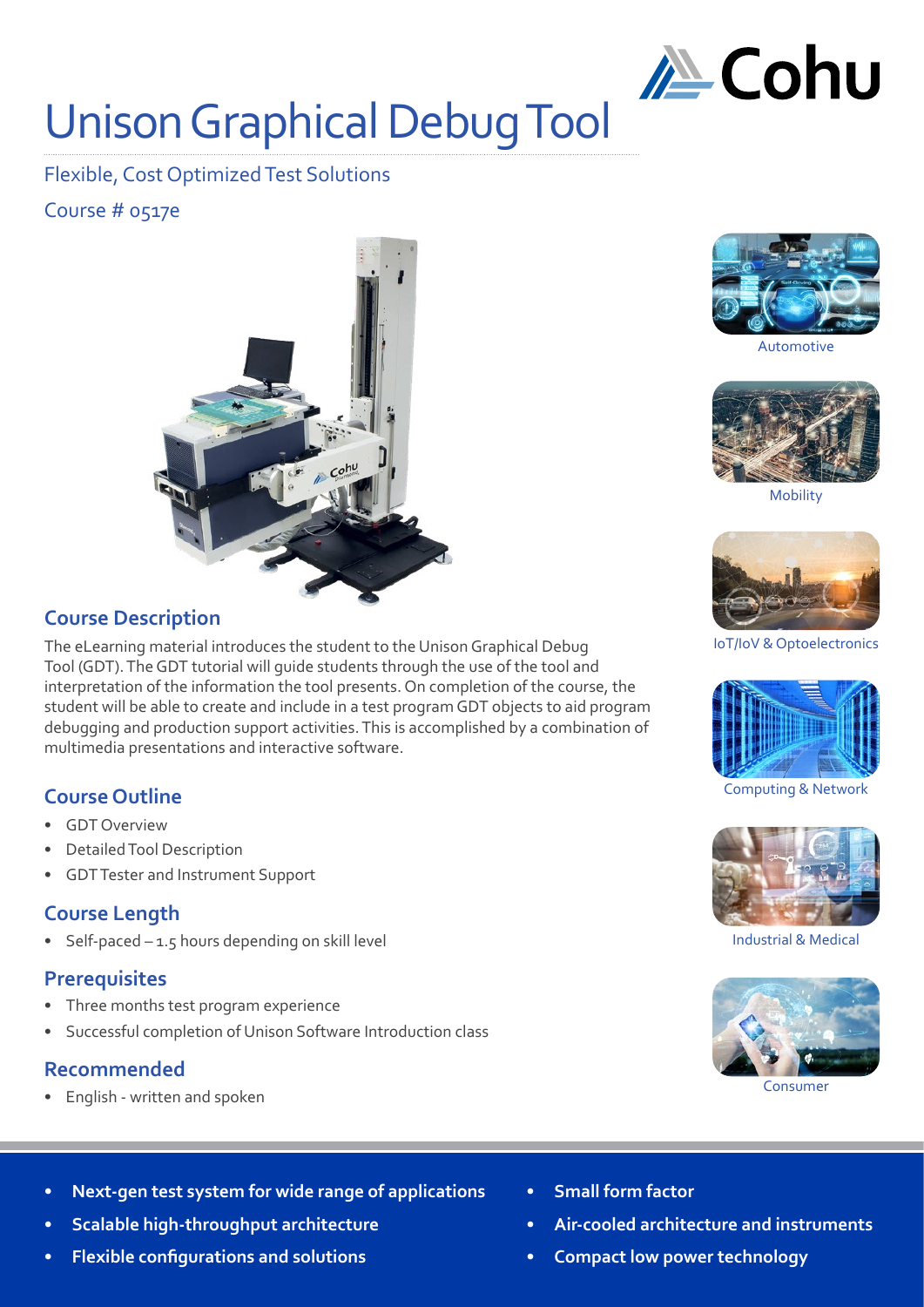

# Unison Graphical Debug Tool

Flexible, Cost Optimized Test Solutions

## Course # 0517e

# **Course Modules**

#### **1 - Unison GDT Overview**

This module provides a general overview of the Unison GraphicalDebugTool. On completion of this module, the student will be able to describe the purpose and features of the Unison GraphicalDebugTool.

- Summary of features and benefits
- Tester support
- Spreadsheet View
- Diagram View

#### **2 - Unison GDT Details**

This module provides detailed descriptions of the control elements of the tool. Upon completion of this module, the student will understand the sections of the GDT and be able to use the GDT pulldown menus and control bars.

- Sections of the GDT
- GDT Menus: File Menu, Edit Menu, View Menu, Options Menu, Help Menu
- GDT Toolbars: Object Control Toolbar, Change Control Toolbar, Traversal/Display Toolbar, Sites Toolbar
- GDT Work Area View Tabs

#### **3 - Unison GDT Environment**

This module introduces the student to working areas of the GDT. After completing this module the student will demonstrate a working knowledge of various work areas of the GDT, identify the purposes of the status bar, and recognize the GraphicalDebug Object's UNA syntax.

- Sections of Spreadsheet View
- Spreadsheet View Menus: Row and Cell Menus, Cell Operations Menu, Row Operations Menus
- Sections of Diagram View
- Diagram View editing
- The Status Bar
- GraphicalDebug Object UNA Syntax

#### **4 – Unison GDT Resources**

This module describes GDT support features that are specific to certain instrument types. After viewing this material, the student will recognize various instrument-specific GDT features.

- Composite Instrument support
- Digital Instrument support
- DSP instrument support
- VI instrument support
- RF instrument support
- SERDES instrument support
- TMU instrument support

At the end of each module the student will be required to pass a test, achieving a score of 75% or more. The student is encouraged to take notes throughout the course, and repeat, or pause the presentation as needed.

- **• Next-gen test system for wide range of applications**
- **• Scalable high-throughput architecture**
- **• Flexible configurations and solutions**
- **• Small form factor**
- **• Air-cooled architecture and instruments**
- **• Compact low power technology**